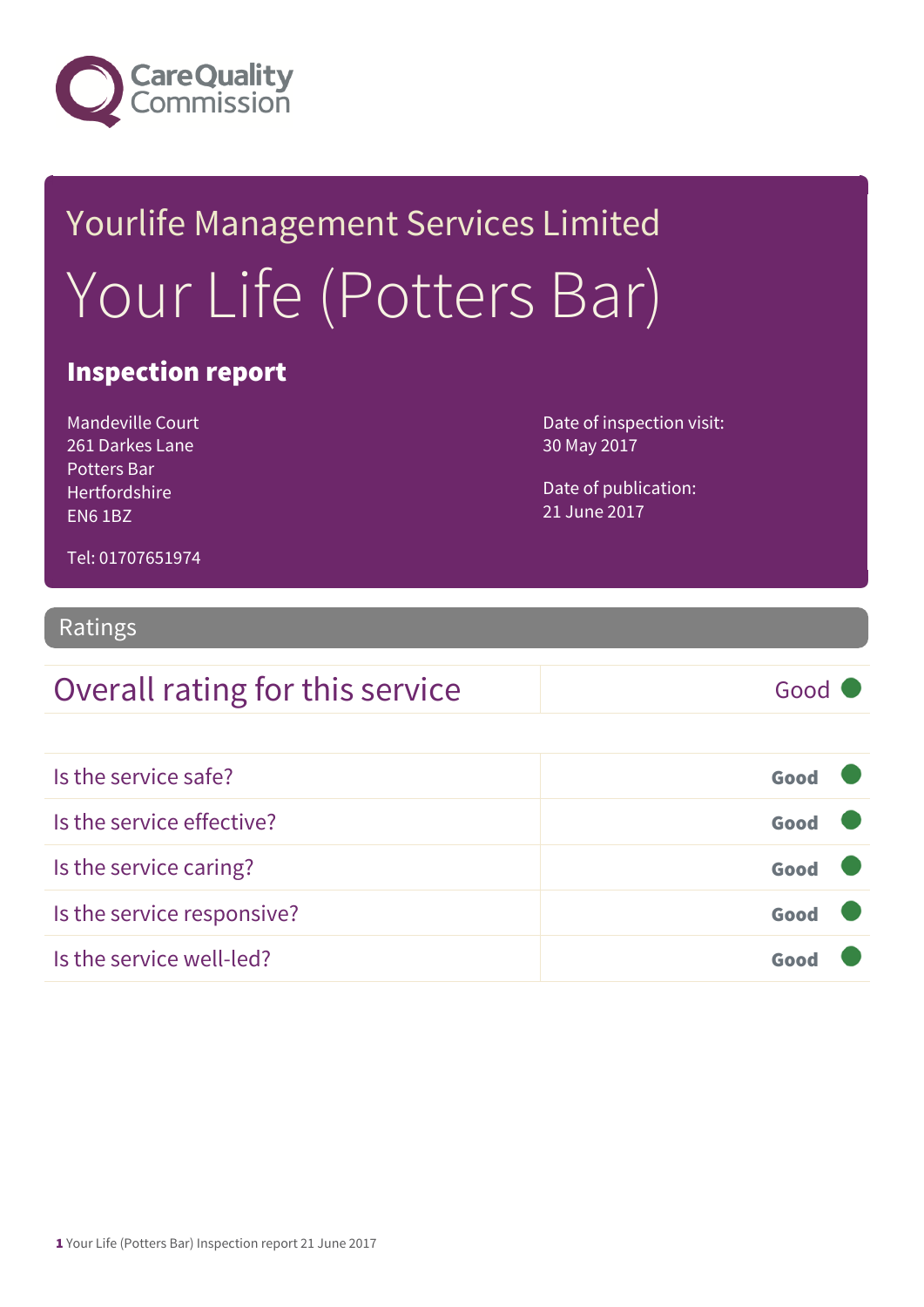#### Summary of findings

#### Overall summary

This announced inspection took place on 30 May 2017. We gave the provider 48 hours' notice of our inspection to make sure that the appropriate people were present.

Your Life (Potters Bar) operates a supported living scheme in a modern and purpose built private development in Potters Bar. The property consists of 53 flats privately owned and occupied by older people who also share some communal areas and facilities including dining rooms, lounges and gardens. At the time of our inspection six people who lived at Mandeville Court received the regulated activity personal care.

There was a manager in post who had registered with the CQC. A registered manager is a person who has registered with the Care Quality Commission (CQC) to manage the service. Like registered providers, they are 'registered persons'. Registered persons have legal responsibility for meeting the requirements in the Health and Social Care Act 2008 and associated Regulations about how the service is run.

This was the first inspection of this service since initial registration with CQC on 31 July 2015.

People told us they felt safe and well supported by the staff who provided their care. Staff understood how to keep people safe and risks to people's safety and well-being were identified and managed. Robust recruitment practices were followed to help ensure that staff were suitable for the role performed. There were sufficient numbers of staff available to meet people's agreed care and support needs at the time they preferred. Staff were trained to help and support people take medicines safely where appropriate.

People were positive about the skills, experience and abilities of the staff team who provided their care and support. Staff received training relevant to their roles and were routinely supervised by their line management. People were supported to maintain good health in a way that took account of their needs and personal circumstances.

Staff had developed positive and caring relationships with the people they supported and clearly knew them very well. People were provided with care and support in accordance with their individual preferences and with their consent. People were actively involved in the planning, delivery and reviews of the care and support they received. Personal and private information held about people's medical and personal histories was securely maintained.

People's support was provided in a way that promoted their dignity and respected their privacy. People had the opportunity to take part in a wide range of activities if they chose to do so. People knew how to make a complaint but told us they had rarely had cause to do so.

People who used the service and the staff team were complimentary about the registered manager and how the service was operated. Effective arrangements were in place to monitor risks and the quality of services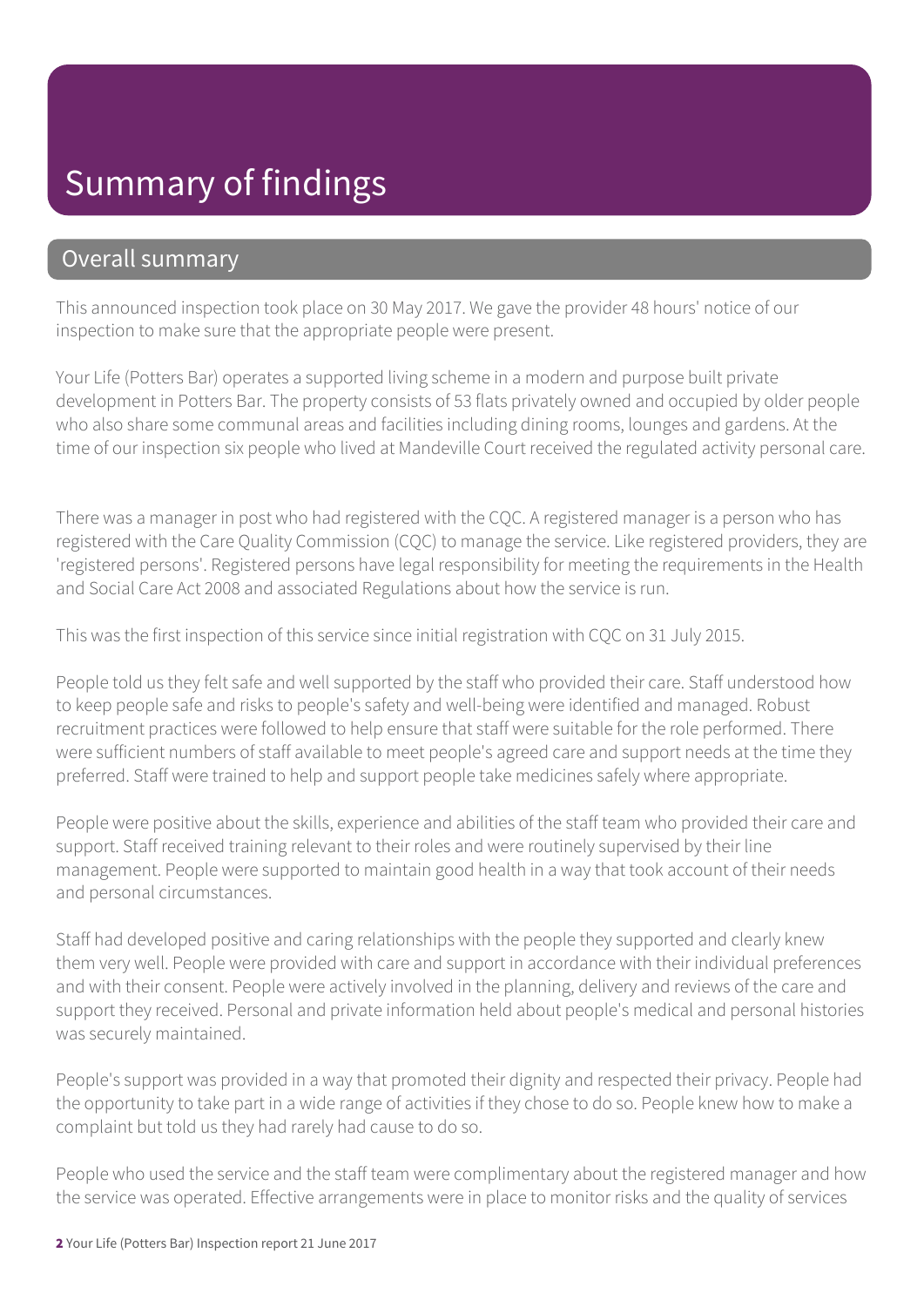provided.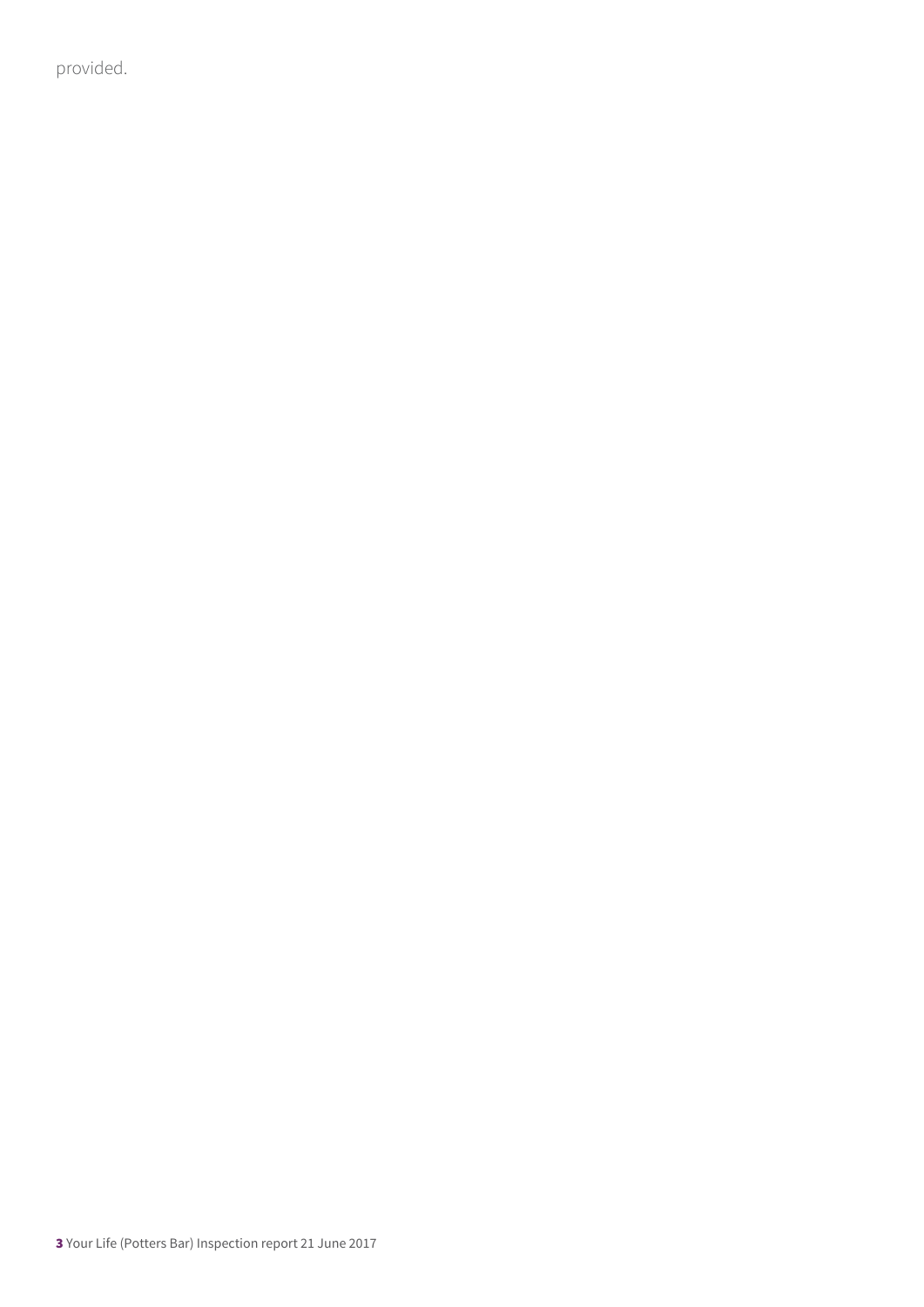#### The five questions we ask about services and what we found

We always ask the following five questions of services.

| Is the service safe?                                                                                             | Good |
|------------------------------------------------------------------------------------------------------------------|------|
| The service was safe.                                                                                            |      |
| People's safety was promoted by staff trained to recognise and<br>respond effectively to the risks of abuse.     |      |
| Safe and robust recruitment practices were followed to help<br>ensure that staff were suitable for their roles.  |      |
| People's care and support needs were met in a timely way by<br>sufficient numbers of staff.                      |      |
| People were supported with their medicines in a safe way when<br>necessary.                                      |      |
| Potential risks to people's health and well-being were identified<br>and managed effectively.                    |      |
| Is the service effective?                                                                                        | Good |
| The service was effective.                                                                                       |      |
| People's care and support was provided in accordance with their<br>wishes and consent.                           |      |
| People's care and support needs were met in a timely way by<br>staff that were trained and supported.            |      |
| People were supported to have their day to day health needs<br>met where required.                               |      |
| Is the service caring?                                                                                           | Good |
| The service was caring.                                                                                          |      |
| People were supported in a kind and compassionate way by a<br>small team of staff who knew them well.            |      |
| People were involved in the planning of the support provided to<br>them and in reviews of the services provided. |      |
| Care was provided in a way that promoted people's dignity and                                                    |      |
|                                                                                                                  |      |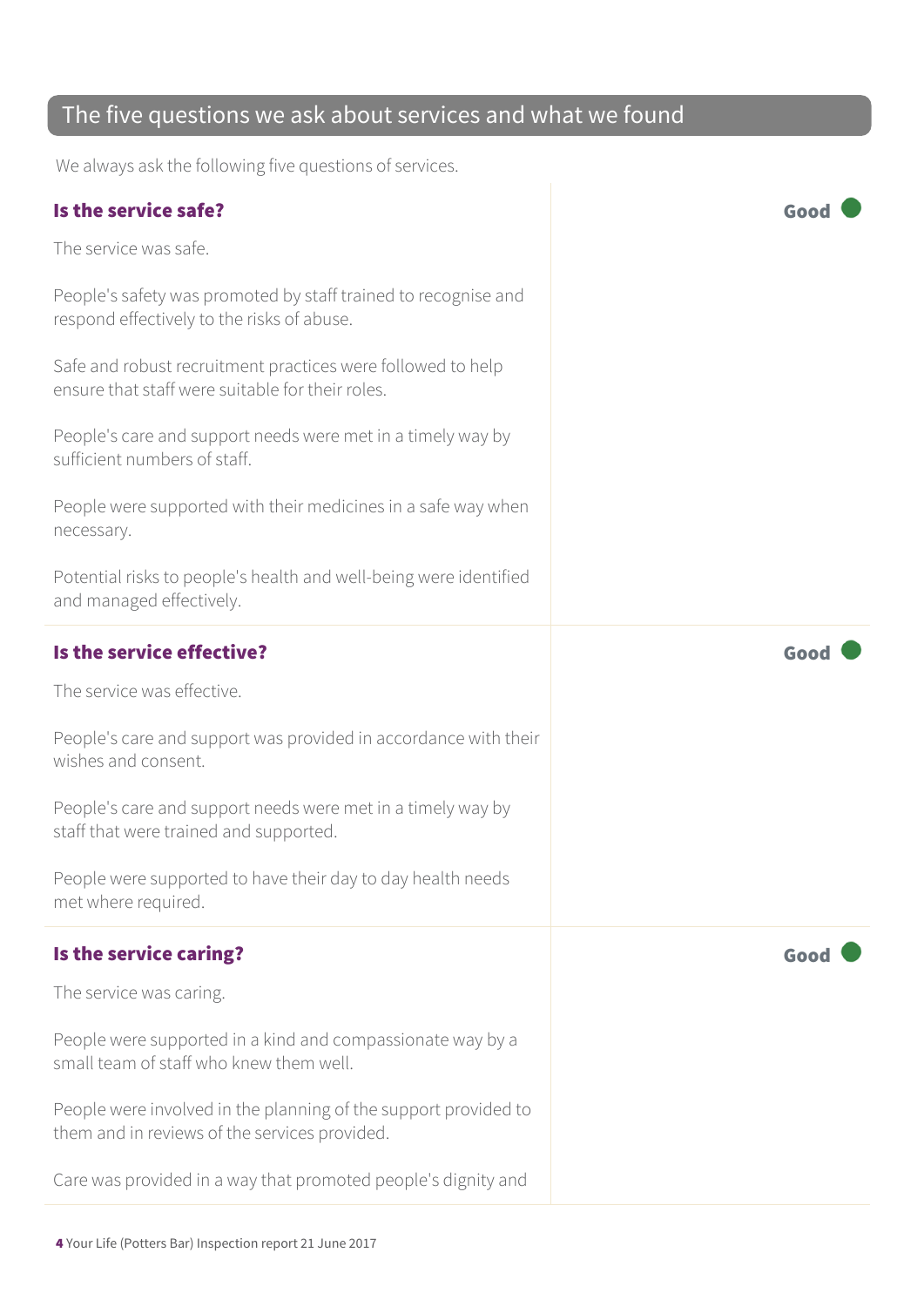| respected their privacy at all times.                                                                                      |      |
|----------------------------------------------------------------------------------------------------------------------------|------|
| People's personal information was securely maintained and<br>confidentiality was respected.                                |      |
| Is the service responsive?                                                                                                 | Good |
| The service was responsive.                                                                                                |      |
| People received personalised care and support.                                                                             |      |
| People were provided with opportunities to take part in a variety<br>of social interests and activities.                   |      |
| People knew how raise a complaint and were confident that any<br>concerns would be dealt promptly.                         |      |
| Is the service well-led?                                                                                                   | Good |
| The service was well led.                                                                                                  |      |
| People who used the service and the staff team were positive<br>about the registered manager and how the service operated. |      |
| Effective systems were in place to quality assure the services<br>provided and manage risks.                               |      |
| Staff understood their roles and responsibilities and felt well<br>supported.                                              |      |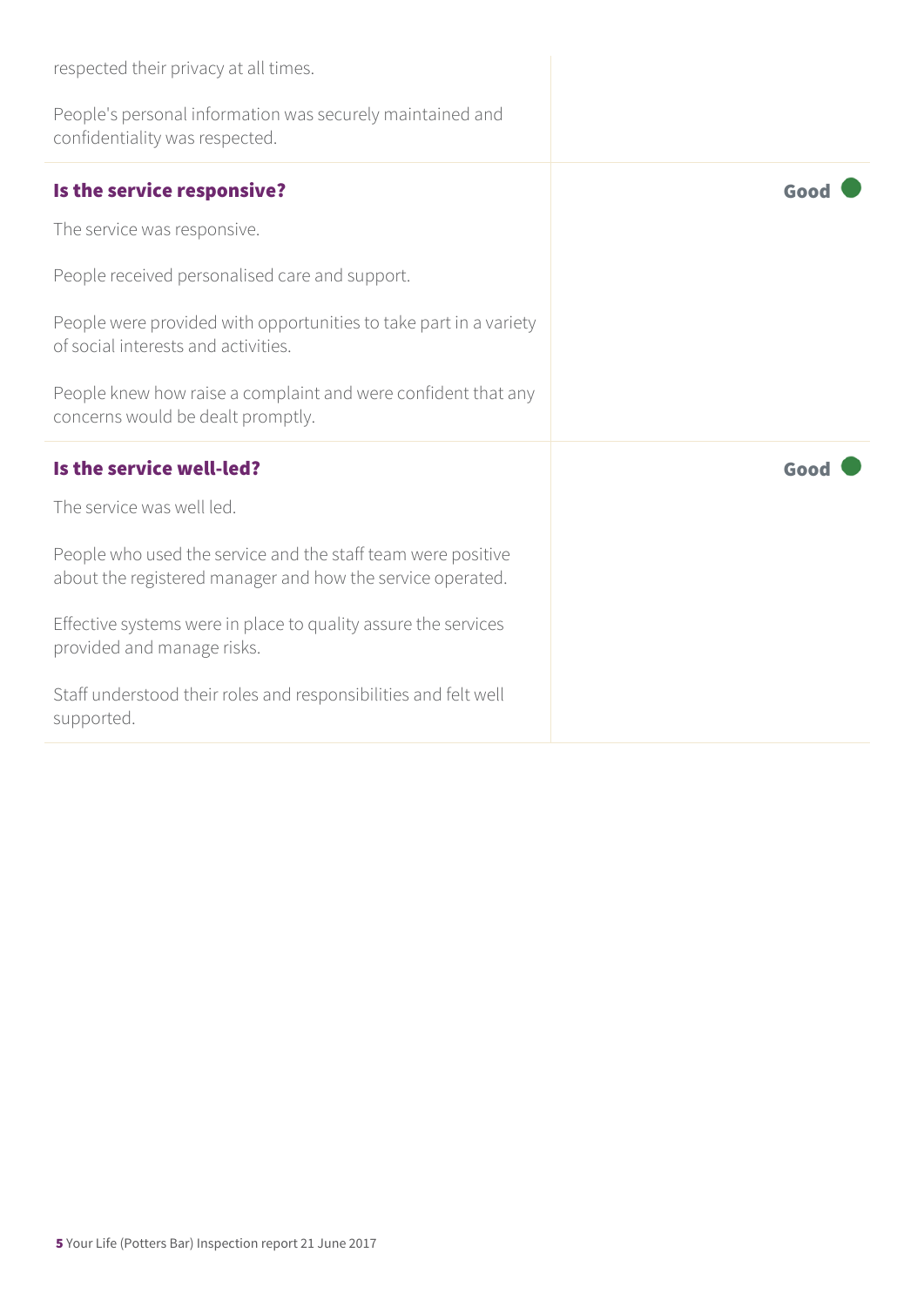

## Your Life (Potters Bar) Detailed findings

#### Background to this inspection

We carried out this inspection under Section 60 of the Health and Social Care Act 2008 as part of our regulatory functions. This inspection was planned to check whether the provider was meeting the legal requirements and regulations associated with the Health and Social Care Act 2012, to look at the overall quality of the service and to provide a rating for the service under the Care Act 2014.

The inspection was carried out on 30 May 2017 by one Inspector and was announced. Before the inspection, the provider completed a Provider Information Return (PIR). This is a form that requires them to give some key information about the service, what the service does well and improvements they plan to make. In addition to this, we also reviewed all other information we held about the service.

During the inspection we spoke with two people who received support, two relatives, a person who had previously received care and support, four staff members and the registered manager. We looked at support plans relating to two people who used the service and two staff files.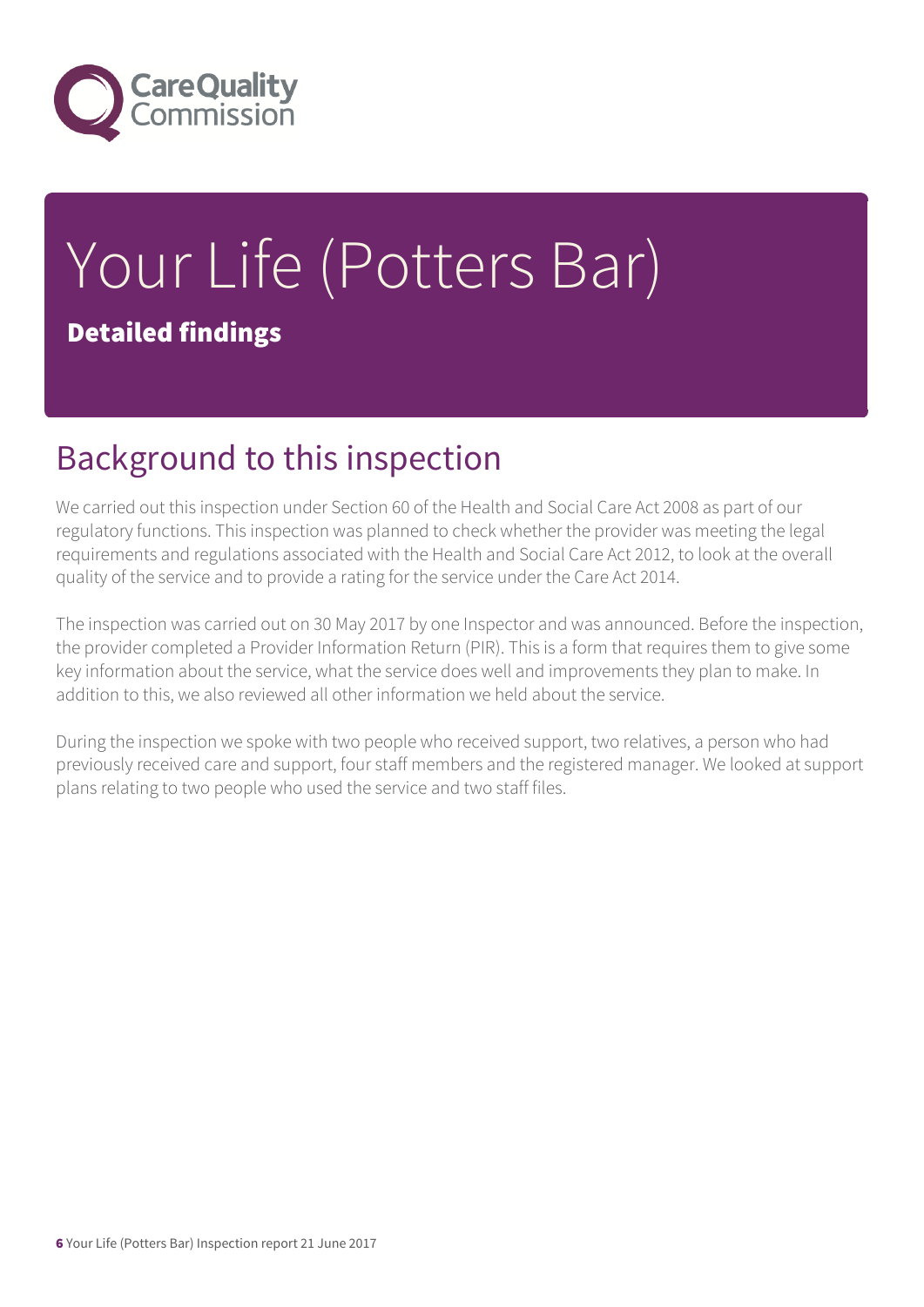### Our findings

People told us they felt safe and well supported by staff who knew their personal care needs. One person commented, "Yes I do feel very safe here, it is great care." Another person said, "I feel very safe here. For example, they stay with me in the shower room to help make sure I am not going to fall."

Staff received training about how to safeguard people from harm and were knowledgeable about the risks of abuse. Staff members we spoke with demonstrated an understanding about how to raise concerns and report potential abuse both within the organisation and externally. Information and guidance about how to recognise the signs of potential abuse and report concerns together with contact numbers for the relevant local safeguarding authority was clearly displayed in the staff room and the registered manager's office. A staff member told us, "The safeguarding training we get is good and we often discuss safeguarding at meetings too."

Where potential risks to people's health, well-being or safety had been identified, these were assessed and reviewed to take account of people's changing needs and personal circumstances whilst maximising their independence. This included in areas such as mobility, medicines, the environment and physical health. The ethos of the organisation was that risks were managed positively so that people were supported to live as independently as possible. An entry in one person's care stated, "I would like to remain in my own home and live as independently as possible."

Safe and effective recruitment practices were followed to make sure that all staff were of good character and suitable for the roles they performed at the service. We checked the recruitment records of two staff members and found that all the required documentation was in place including written references and criminal record checks. A person who used the service told us, "Whoever has employed the staff has done a good job because they are all wonderful."

The registered manager, the staff team and people who used the service all told us that there were enough staff available to meet people's agreed care and support needs safely and in a timely manner. A person who used the service told us, "The carers are always on time, if they do have any last minute staff shortage the duty manager will come to help me." A staff member commented, "We are such a close team, we cover for each other if needed, we are never short staffed." Another staff member said, "We have enough staff, no-one has to wait for their care."

Staff were not required to support people with their medicines as a matter of course; this was support that was provided purely in response to individual need. However, staff were trained and kept updated about how to provide people safe support with medicines if their circumstances changed and if the need arose. For example, staff noticed that one person was not taking their medicines as prescribed and this was having a negative effect on their well-being. In discussion with the person, their relative and the GP the decision was reached for staff to administer the person's medicines in order to promote their health and well-being.

At the time of this inspection staff administered medicines for one person, prompted another to take their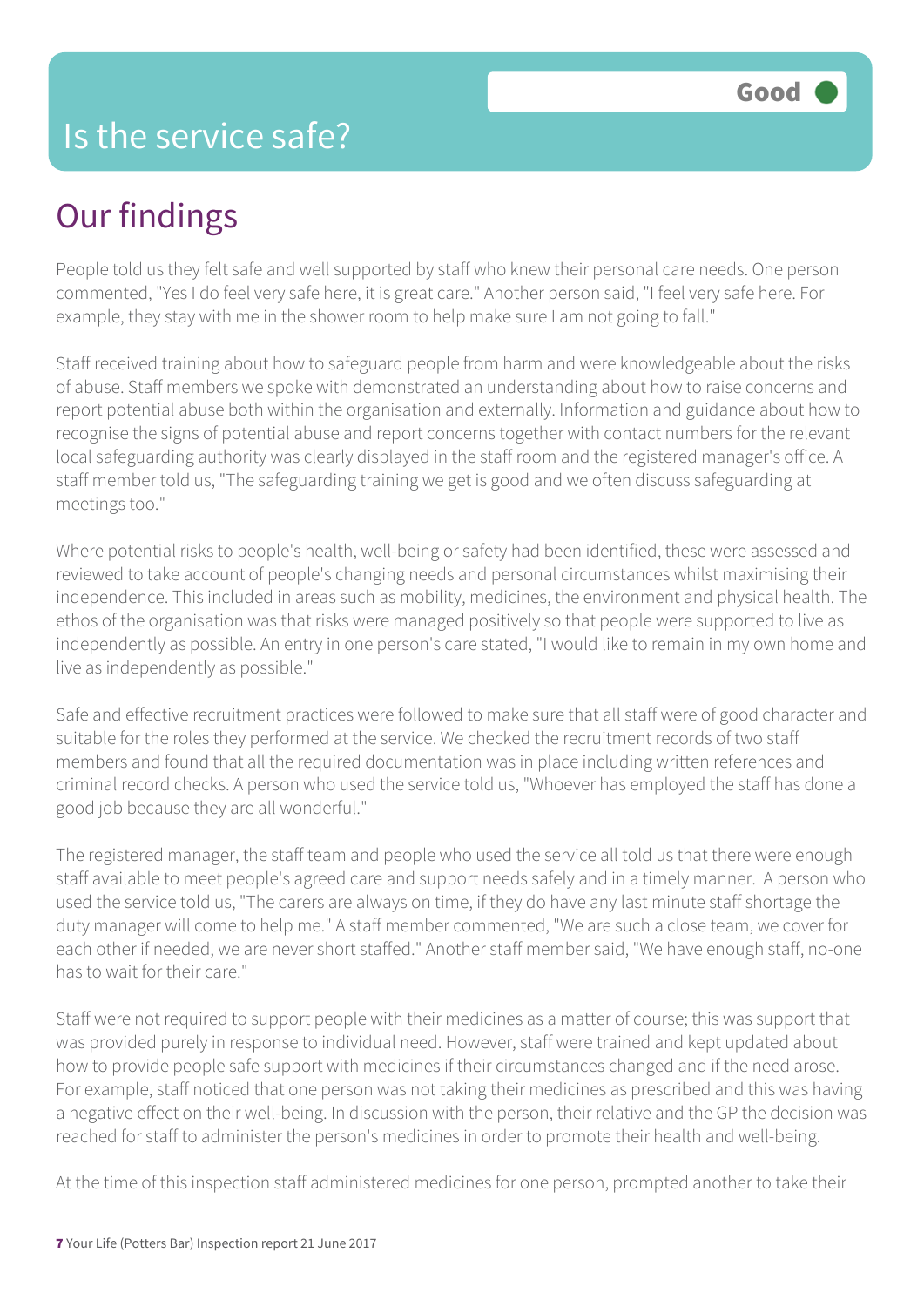medicines independently and helped a further person by applying a prescribed cream. Detailed guidance was available about the medicines people were prescribed, what they were for and information regarding potential side effects. We noted that people's medicines were audited regularly to confirm that people had received their medicines as prescribed.

Staff completed regular health and safety checks to help ensure people were cared for in a safe environment. For example, daily checks throughout the home were completed to help keep people safe. These included security checks, staff spot checks and observations, weekly fire alarm testing and health and safety checks were completed and documented.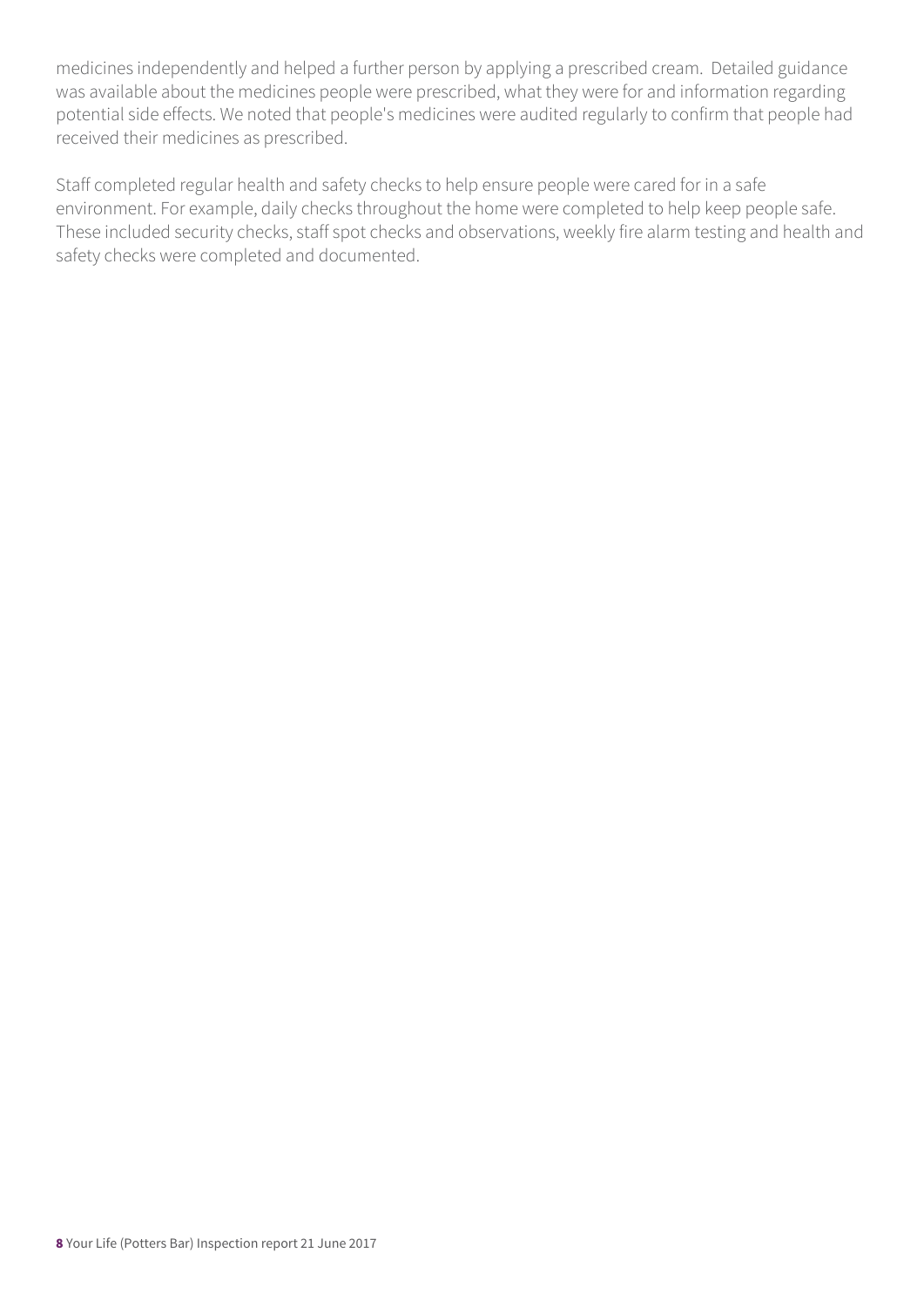#### Is the service effective?

### Our findings

People who used the service were positive and complimentary about the skills, experience and abilities of the staff who provided care and support. One person told us, "The staff team have been developed well; they definitely have the skills needed." A person's relative said, "My opinion of the staff is that they are an excellent team supported by a first class [registered] manager."

New staff were required to complete an induction programme as part of a probationary period. Staff received training and refresher updates relevant to their roles and had their competencies observed and assessed in the work place. The training provided to all staff, a mixture of classroom based and e-learning, included topics such as the Mental Capacity Act 2005, safeguarding, health and safety, infection control and moving and handling. All staff members we spoke with told us that they had regular training and that this helped them to feel confident in their role.

The registered manager explained that there were designated staff 'champions' in key areas such as dementia. This meant that some staff members would be selected to receive additional training and development in order to 'champion' and lead on specific subjects for the benefit of both colleagues and people who used the service.

Staff felt well supported by the registered manager and had frequent opportunities to discuss issues that were important to them, both work related and personal. Staff told us of regular one to one supervisions and also said they could talk with the registered manager at any time. One staff member said, "Anytime we need to talk with [registered manager] he is always available for us as well as the home owners."

The Mental Capacity Act 2005 (MCA) provides a legal framework for making particular decisions on behalf of people who may lack the mental capacity to do so for themselves. The Act requires that as far as possible people make their own decisions and are helped to do so when needed. When they lack mental capacity to take particular decisions, any made on their behalf must be in their best interests and as least restrictive as possible. We checked whether the service was working within the principles of the MCA and found that they were.

Staff understood the importance of ensuring people gave their consent to the care and support they received. People we spoke with were comfortable that the care they received was delivered with their consent and agreement. One person told us, "Oh yes, they always do as I ask, I can't imagine how it would work any other way." A staff member said that people directed their own care and if anyone refused to have the agreed care delivered then their decision would be respected.

Staff were not responsible for supporting people with their day to day diet, meal preparation or menu choices. However, there was a communal dining facility where people could pre-order from a choice of meals and take these either in the dining room or have them delivered to their own apartments.

We saw that where required professionals were involved to support people's health needs. For example, one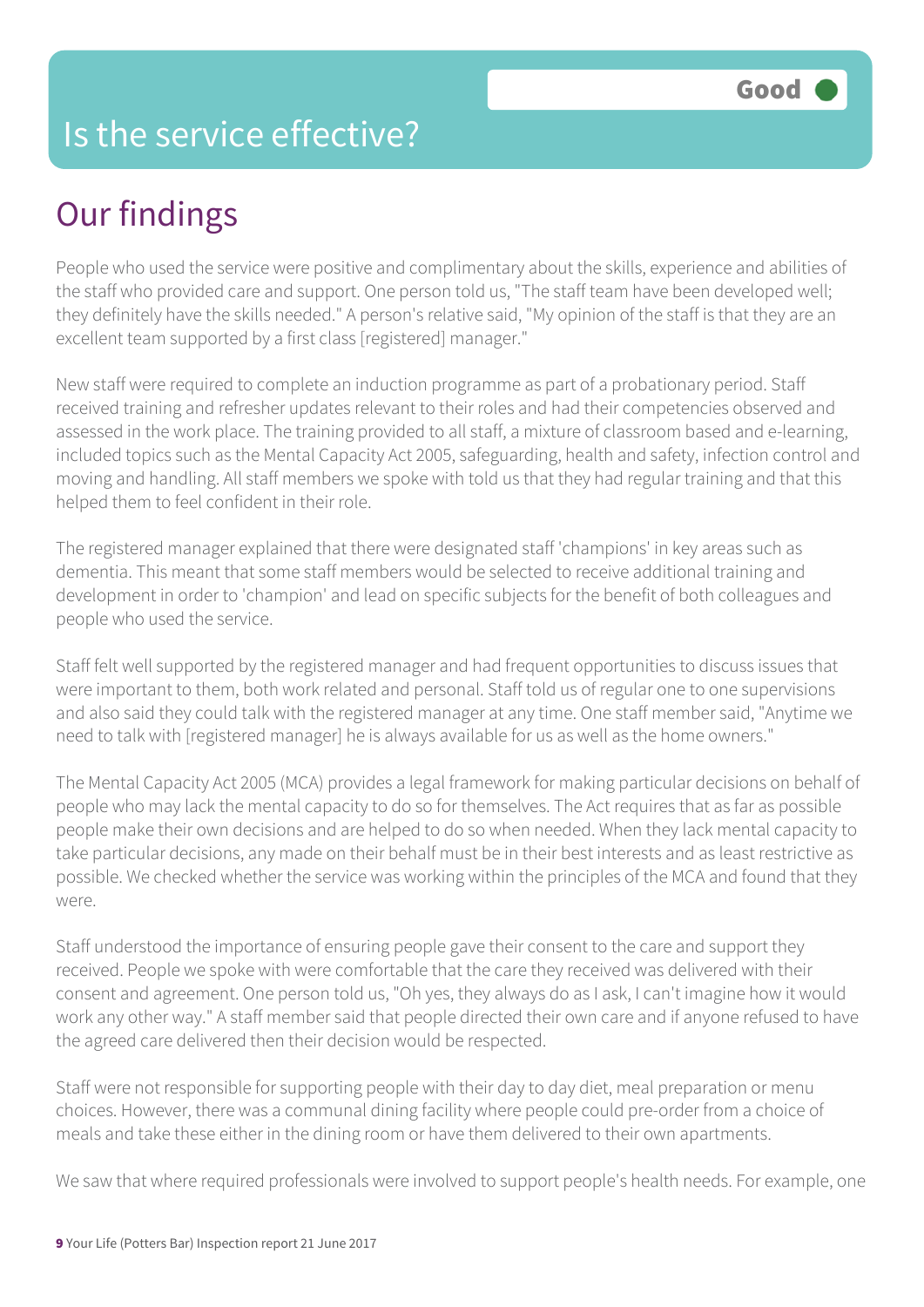person had experienced confusion and disorientation which had been noted by staff and reported to the management team. The registered manager liaised with the person, their relatives and the GP and a decision was reached to introduce some short visits by staff to help ensure the person's medication regime was stable. The outcome of this was that the person's level of confusion had reduced.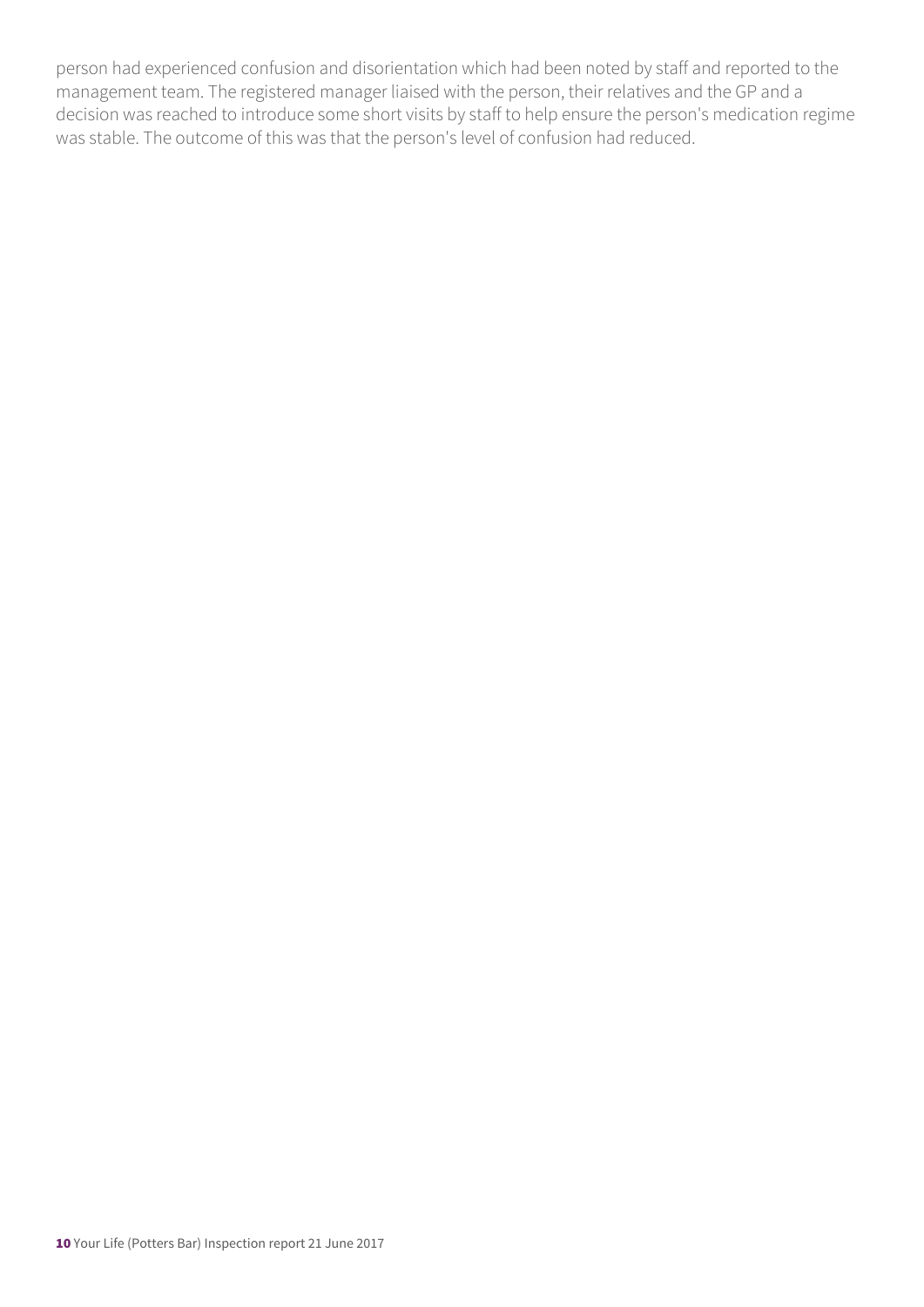### Our findings

People told us that they were supported in a kind and compassionate way by staff who were knowledgeable about their care needs. One person who used the service told us, "The girls are excellent, I was a bit apprehensive as I have always cared for myself but they have supported me to regain my independence and now I no longer need their help." Another person said, "The staff are friends really not just carers."

A staff member commented, "All the staff team are really good, it is a great team, I haven't a bad word to say about it. We try and support people to be as independent as possible whilst providing the care and support they need."

Staff were calm and gentle in their approach towards people. One person told us, "They always ask me how I am and if I have had a good night."

Staff respected people's dignity and made sure that they supported people in the way they wished whilst encouraging them to remain as independent as possible. One person said, "There is a small team of carers which means I always know the person who is helping me with my shower." Another person told us, "I have the same carers, I know them all by name. This really helps to maintain my dignity." A staff member told us, "It is really lovely that everyone feels so comfortable. The people we support are like part of my family, it is such a nice thing."

People who received support, and where appropriate their family members, had been fully involved in the planning, reviews and delivery of the care and support provided. People's involvement in planning the care they received was clearly reflected in their individual plans of care.

Confidentiality was well maintained at the service which meant that information held about people's support needs and medical histories was kept secure at all times. All staff we spoke with were very clear about their responsibilities in relation to confidentiality. People's care records were stored in a lockable office in order to maintain the dignity and confidentiality of people who used the service.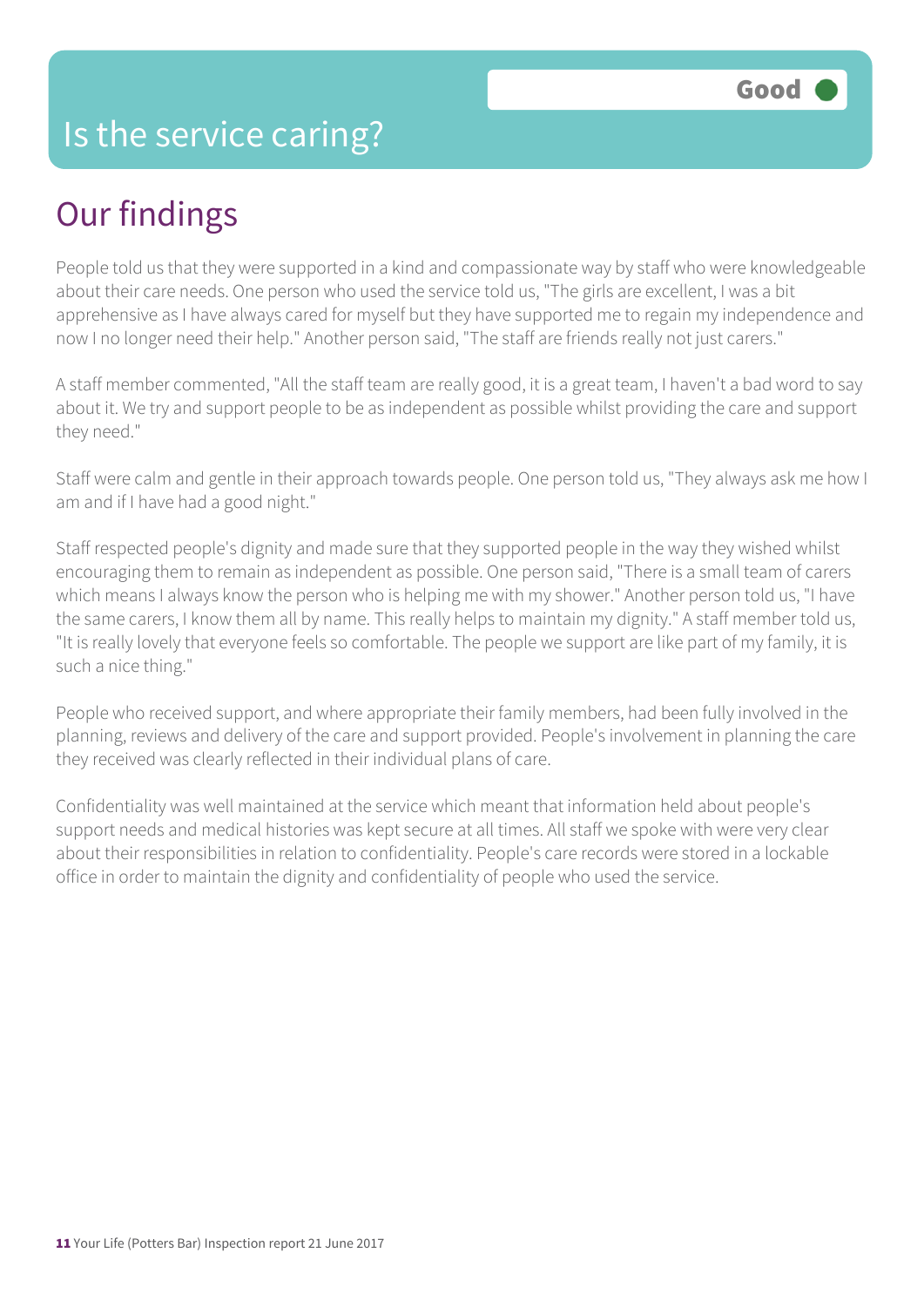#### Is the service responsive?

### Our findings

People received personalised care and support that met their individual needs and took full account of their personal circumstances. One person told us, "They [staff] provide any additional help I need but also maintain my independence as much as possible." Another person told us that the care they received was flexible around their needs. They said, "They [staff] have asked me if I wanted my care calls longer or shorter, I am sure they would accommodate any changes I requested."

Staff had access to detailed information and guidance about how to support people in accordance with their individual preferences and needs. For example, one care plan we viewed stated, "I will be up and out of bed when the carer arrives and enjoying my breakfast. I would like the carer to wait for me to finish my breakfast and offer me support if required. After breakfast the carer is to support me to shower and to get dressed. I am able to stand unaided but may need verbal prompt from the carer." The care plan then went on to detail how any physical support should be provided to support the person in the shower. When we spoke with the person who used the service and the staff team they were able to confirm that the care plan accurately reflected the care the person needed and received.

People's care plans were reviewed regularly to help ensure they continued to meet people's needs. We saw that people's relatives were invited to attend care plan review meetings where appropriate and with consent of the person receiving support.

Opportunities were available for people to take part in activities and pursue social interests, both in their home and in the local community. There was a social committee run by people who used the service, we saw information displayed and people told us about events including cheese and wine evenings, movie nights, bridge club, keep fit sessions, quiz nights and BBQs.

People who used the service were consulted and updated about the care and other services provided and were encouraged to have their say. People told us that they felt listened to and told us that the registered manager was always quick to respond to any issues raised in a prompt and positive way. A relative of a person who used the service told us, "We have regular meetings with the management to sort out any issues and we can see [registered manager] at any time we need."

We saw records of meetings held at Mandeville Court. We noted that the agenda was varied and included such topics as the catering provision, fire drills and evacuation procedures, gardening and maintenance matters and social activities.

There was a complaints and compliments procedure in place and information about how to use it was prominently displayed. People told us they knew how to make a complaint but had never had the need to raise any concerns as most issues were dealt with directly with the registered manager or at home owner meetings.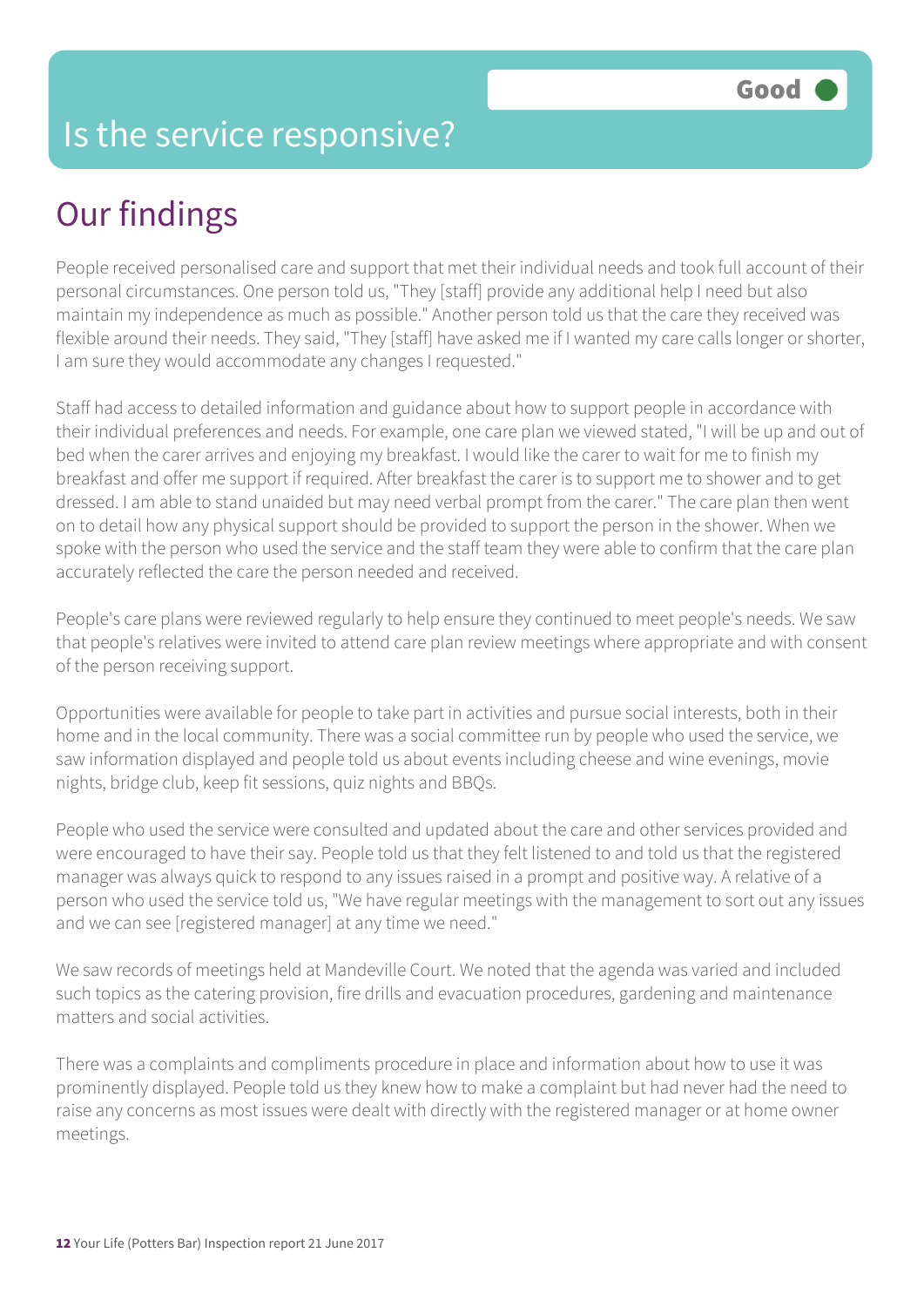#### Is the service well-led?

### Our findings

People who used the service and their relatives were positive about how it was led and managed. They praised the registered manager in particular who they described as being approachable and supportive. One person told us, "[Registered manager] runs it very well indeed, he is really very good." Another person said, "It is really very well run." A relative of a person who used the service told us, "The [registered] manager is first class."

The staff team said that the registered manager was very approachable and they felt that they worked for a good service. One staff member said, "It is a very nice company, everyone gets on with everyone else, I would highly recommend it." Another staff member said, "It's a lovely place to work and a great company to work for." A further staff member said, "It is managed very well, I think it is a good place for people to live and for staff to work."

The registered manager demonstrated an in-depth knowledge of the staff they employed and people who used the service. They were familiar with people's needs, personal circumstances, goals and family relationships. We saw them interact with people who used the service, relatives and staff in a positive, warm and professional manner.

It was clear that people who used the service found the registered manager to be approachable. During the course of this inspection we noted a person approach the registered manager to ask advice about which headphones would suit their needs best and where they could go to purchase these items. The registered manager pointed the person in the right direction to find the information they needed and the person was clearly satisfied with the response they had received.

The registered manager told us they were well supported by the provider in terms of how the service operated, resources and staff development. There were regular management meetings held between the registered manager and their line manager to discuss such issues as the performance of the service and any matters arising.

There were systems in place to monitor risks and obtain people's views about the quality of services provided. We looked at a random selection of the feedback received from people who used the service and noted that it was very positive.

The registered manager regularly checked and audited key aspects of the service, for example in relation to infection control and cleanliness and health and safety issues. Visits and checks of the service were carried out on a regular basis by a senior representative of the provider in areas such as complaints, care planning and record keeping, safeguarding, medicines and staffing matters. We saw that any issues identified, both positive and negative, were recorded, shared and, where necessary, addressed in a prompt and positive way. This showed us that the registered manager and provider were committed to providing a safe service.

Satisfaction surveys were distributed a minimum of twice yearly to people who used the service as part of